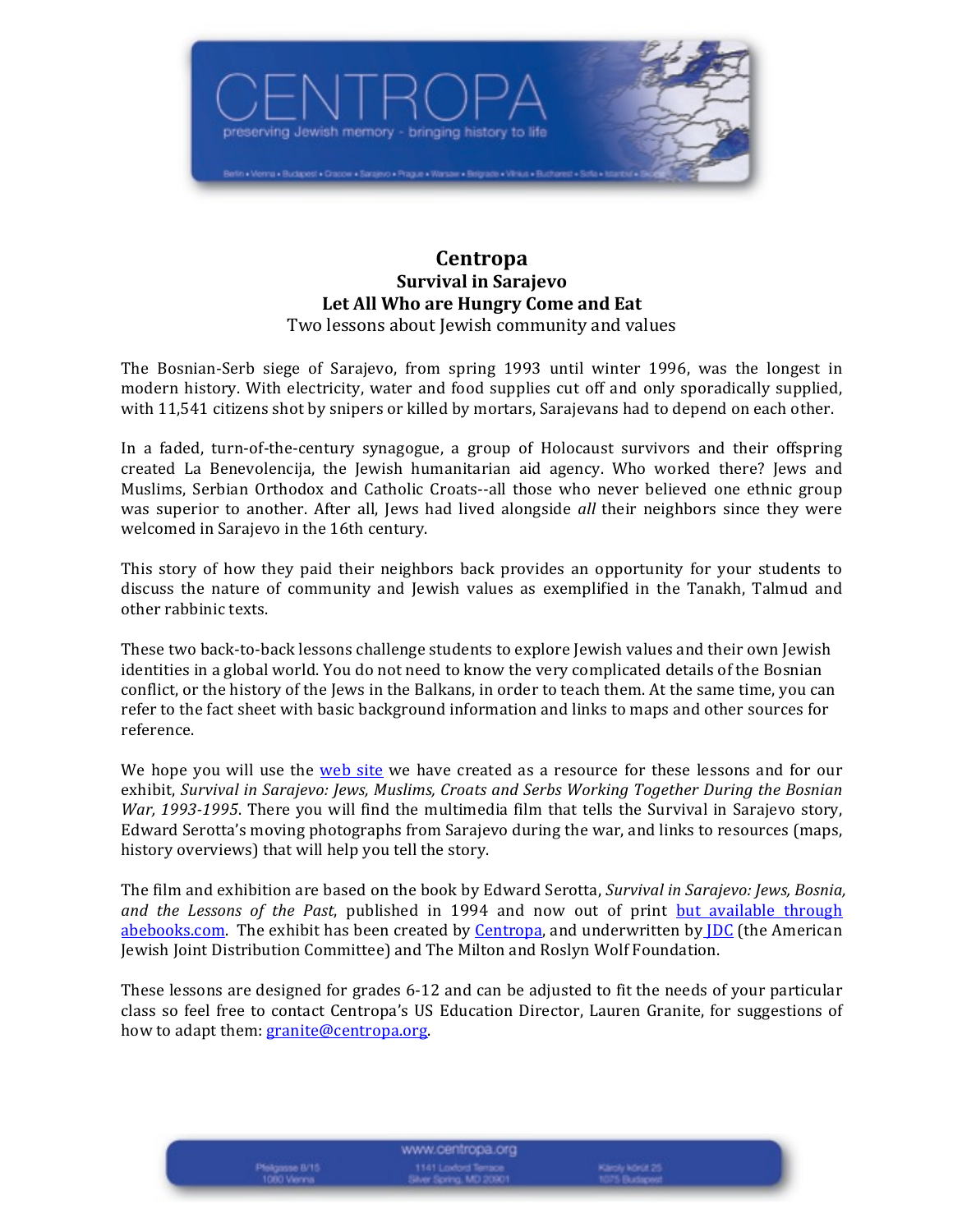# **Survival in Sarajevo Two Lessons**

### **Enduring Understandings**:

- Jewish tradition teaches us to care for our neighbors and put community needs before individual needs.
- Identifying with a religious, ethnic or national group does not mean that you need to reject others because of their religious, ethnic or national affiliation.
- Sephardic Jews have lived in the Balkans since the expulsion from Spain.

## **Essential Questions**:

- How did Jews get to the Balkans?
- Who are the Sephardim?
- What is the definition of community?
- What Jewish ethics and values did the people of La Benevolencija exhibit and what can we learn from them?

| <b>Activity</b>                          | <b>Supplies Needed</b>              | <b>Time</b> |
|------------------------------------------|-------------------------------------|-------------|
| Lesson 1: Let all who are hungry         |                                     |             |
| Part I: Set Induction                    | None                                | 10 mins     |
| Discussion: What is community?           |                                     |             |
| Part II: Film                            | Optional: projector to show map of  | 20 mins     |
| Watch film, discuss                      | <b>Balkans</b>                      |             |
| Part III: Jewish Values                  | Copies of Jewish quotes             | 30 mins     |
| Applying Jewish values to the Survival   | Other supplies based on activity:   |             |
| in Sarajevo story                        | Option1: paper, pens, tape          |             |
|                                          | Option 2: computer, Internet        |             |
|                                          | access for student discussions (FB, |             |
|                                          | Collaborize Classroom)              |             |
|                                          | Option 3: nothing but the quotes    |             |
| Lesson 2: "I'm nothing. I'm a human"     | Copies of book excerpts             |             |
| Part I: Reading book excerpts            | Handout of excerpts from the book   | 20 mins     |
| Remind students of story, read and       | Survival in Sarajevo (attached)     |             |
| discuss excerpts from the book, Survival |                                     |             |
| in Sarajevo                              |                                     |             |
| Part II: A prayer for the world/collage  | Supplies for making collages:       | 40 mins     |
|                                          | paper, poster board, glue, markers, |             |
|                                          | etc; also, the Jewish quotes,       |             |
|                                          | printouts of photos from the        |             |
|                                          | Survival in Sarajevo web site,      |             |
|                                          | students' personal photos (see      |             |
|                                          | assignment), images, etc.           |             |

## **Overview of Lessons**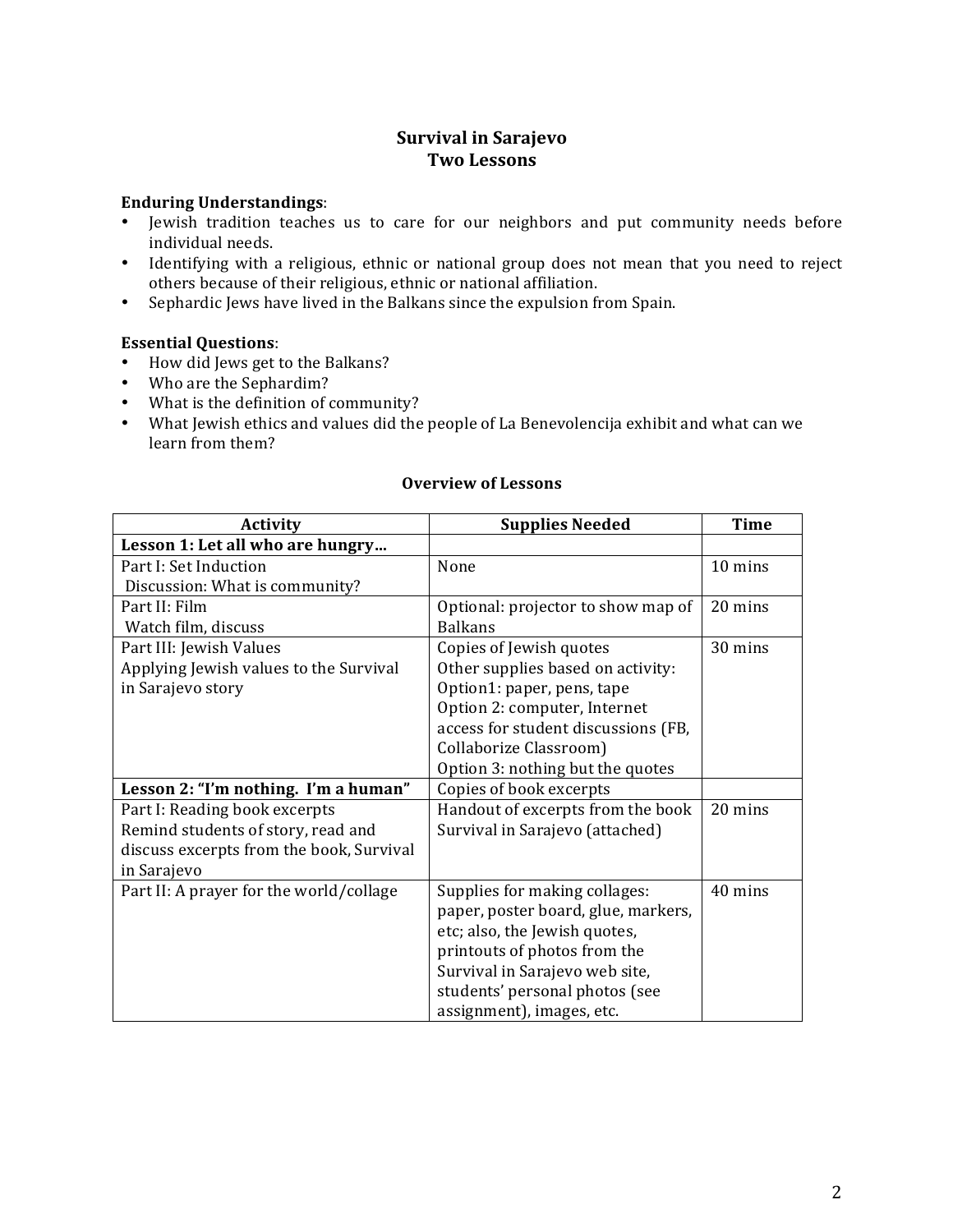# **Class #1: Let All Who are Hungry Come and Eat**

# **I.** Set Induction (10 mins)

Think/Pair/Share: Basing this definition on your own life experiences, how do you define community? As you think of your answer, consider:

- How do you determine who is part of your community? People from the same background? Same religion? Same interests? People who live near you or go to school with you?
- Is there anyone you would exclude from your community? Explain.

Students discuss the above questions with the person next to them  $(2 \text{ mins})$ , then the class discusses them together. Here are two follow-up questions for the teacher to pose to the entire class during the open discussion:

- What responsibility do you have towards your community? Explain.
- What responsibility do you have towards those you don't consider part of your community? Explain.

#### **II. "Let All Who are Hungry Come and Eat"** (20 mins)

a. Watch the film, Survival in Sarajevo, which can be found at http://centropastudent.org/?typ=sprache&fLang=ENG&movID=44&nID=78&q=m. We recommend teachers download the film to a computer or disk to avoid technical problems in class. The film runs for 12 minutes.

After viewing the film, teacher asks and answers these questions (see teacher fact sheet for answers and links to maps):

- Do the students have any questions about the film that need answering?
- Where is Sarajevo?
- Who are the Sephardim?
- How did the Sephardim get to the Balkans?

#### **III.** Exploring Jewish Values Through the Survival in Sarajevo Story (30 mins)

After making sure the students understand the historical points from the above questions, the teacher asks:

- How would you describe the behavior of the people in this story towards each other?
- What Jewish values did the people in this story exhibit towards one another?

Teacher lists student answers on the board. Then, the teacher hands out the list of values from the Jewish tradition (attached).

Each student will choose two quotes from the list they think most illustrate the themes of the film, and teachers can choose one of the three activity options using the quotes listed below. 

The teacher writes the following questions on the board so students can refer to them as they do one of the below activities (the entire class must do one option).

- i. What does this quote mean?
- ii. Why does this quote most reflect the values in the story?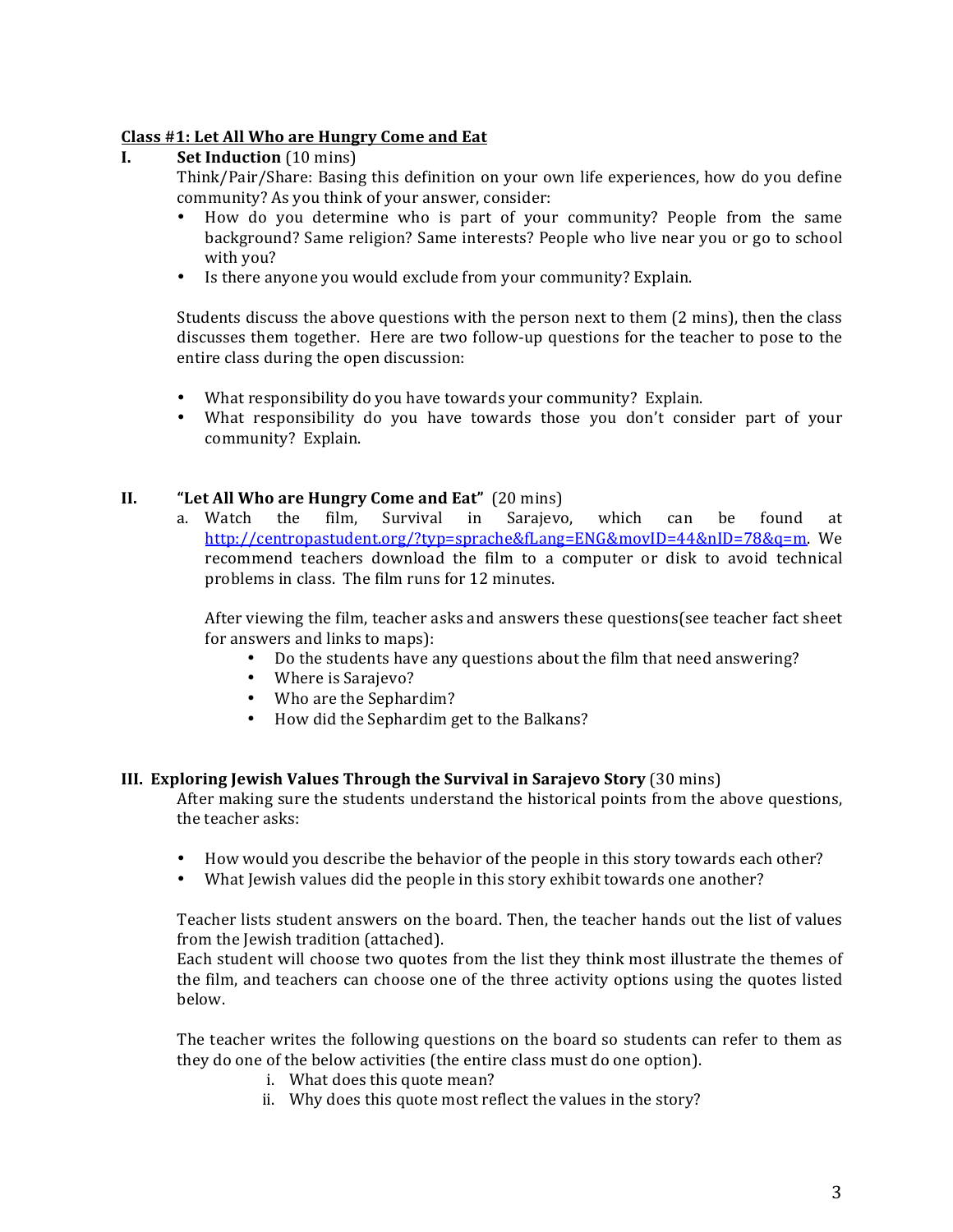Option 1: Post all of the quotes around the classroom, with blank paper just below the quote. Students walk around the room and choose two quotes they think most reflect the values in the story. Below each quote they choose, on the blank paper, they write their answers to the questions the teacher has written on the board.

Option 2: Students post their quotes on Collaborize Classroom (www.collaborizeclassroom.com) or Facebook (closed group), answering the questions on the board and responding to at least one other student's post.

Option  $3$ : Teacher hands out the sheet with Jewish quotes. In pairs, students choose the two quotes that they think best represent the story's values and answer the above questions. Go around the class and each pair presents to the group their choices and answers to the questions.

Once students have done one of the above activities, discuss as a class the students' answers and then ask these questions:

- Describe an example from your life of someone living out the value in each quote you've chosen. What did they do?
- How does the value you chose help make a community, help make a community stronger?

Note: Teachers may want to send an email with the film link to those students who were absent for this first class session, asking them to watch it at home before the next class. Another option is for those who were absent to watch the film in the next class while the others begin their collages.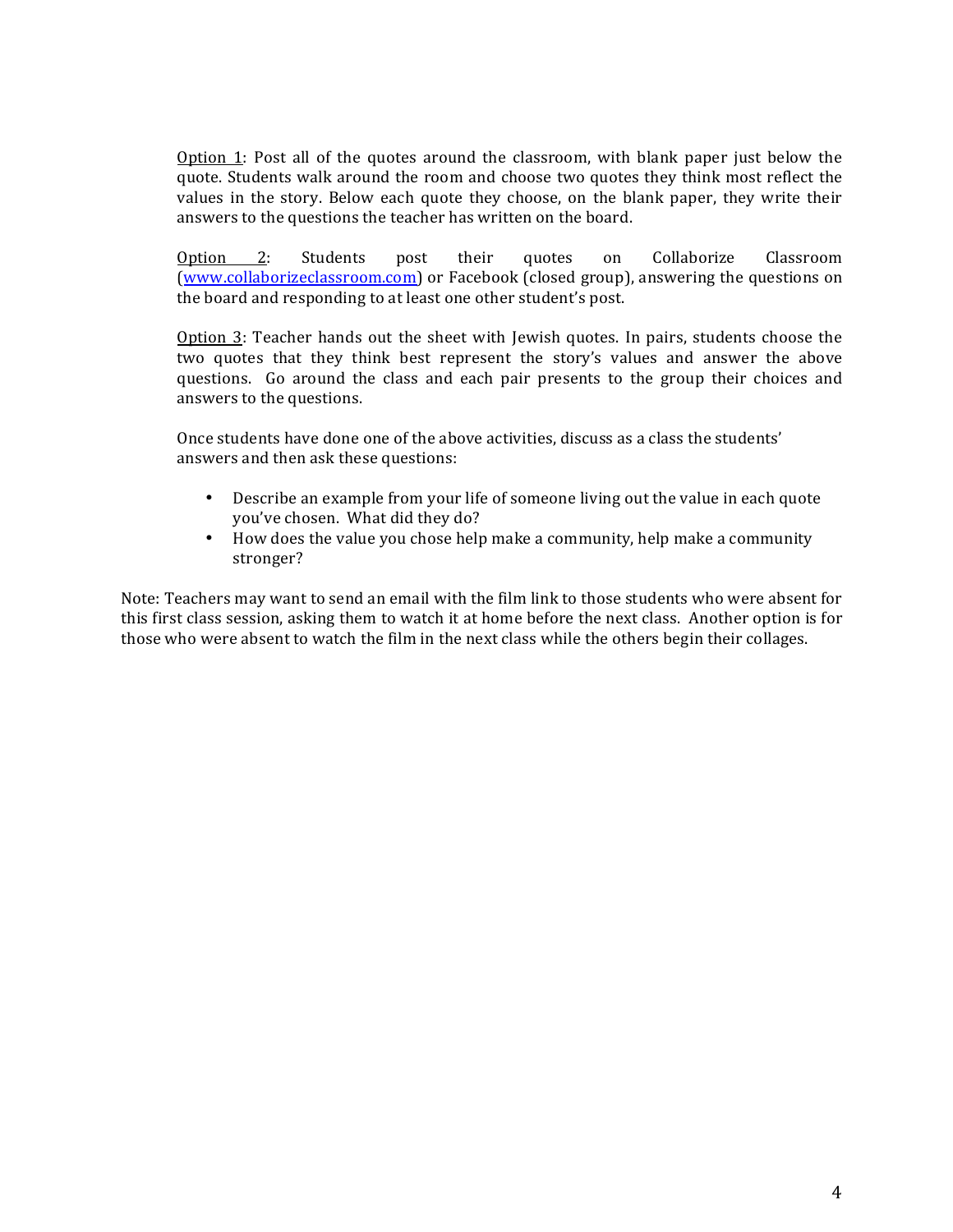## **Class #2: "I'm nothing. I'm a human."**

In this class, students will read two excerpts from Edward Serotta's book, *Survival in Sarajevo*, about the boys they saw in the film and explore what it means to identify as a Jew in a global world.

### **Part I: Friendship in a time of war** (20 minutes)

Remind students about the story, perhaps asking students to recount what they remember and filling in the gaps. The most important point to highlight is that the Bosnian war was one of ethnic rivalries and conflict; students need this information in order to understand the first excerpt below. See the teacher fact sheet for background information.

## **Excerpt 1: "Only Deny doesn't call me names."**

Read this excerpt from the book, *Survival in Sarajevo*, and discuss the below questions as a group. This story challenges us to reflect on how we think about people from different religious and ethnic backgrounds:

"When war broke out, walks in the surrounding hills were impossible, and with no electricity the computer and television set stood idle. Haris Karalich found himself busier than ever with jobs from various aid agencies, and Denis [his 10 year old son], with his school now closed, often drifted through the ruined city alone. Radoslav [his friend] too felt the isolation and alienation war brings. 'All my old friends left Sarajevo, and the other children started calling me names, dirty Serb, dirty Chetnik, all because my mother's Serb and my dad half-Serb. Even a real good friend of mine, a Muslim boy, won't speak to me anymore. Only Deny doesn't call me names,' he said.

'Well, I don't care who's a Muslim, a Serb, a Croat,' Denis muttered. 'People who care about such things are sick.' The boys grew closer together than ever."

Questions to discuss:

- Why do people of different religions and ethnic groups hate and fight each other? Why would children call Radoslav those names?
- Do you think you would be able to remain friends with someone if your parents were telling you bad things about the religion or ethnic group they belonged to?
	- $\circ$  Explain the challenges of doing that.
	- $\circ$  How would your parents' disapproval affect your life?
	- $\circ$  How would this be different if you lived in a society where people were fighting over ethnic differences (versus living where you live now, in a peaceful society)? Explain.

#### **Excerpt 2: "I'm nothing. I'm a human."**

Also from the book *Survival in Sarajevo*, this poignant excerpt raises the question of whether we need to give up our religious and ethnic identities as Jews in order to be part of humanity. Read the excerpt out loud, as a group, then discuss the questions below.

Background to the excerpt: At the end of the Survival in Sarajevo film you met Denis, a 10-yearold boy who traveled first by bus from Sarajevo to Croatia and then to Israel. He was traveling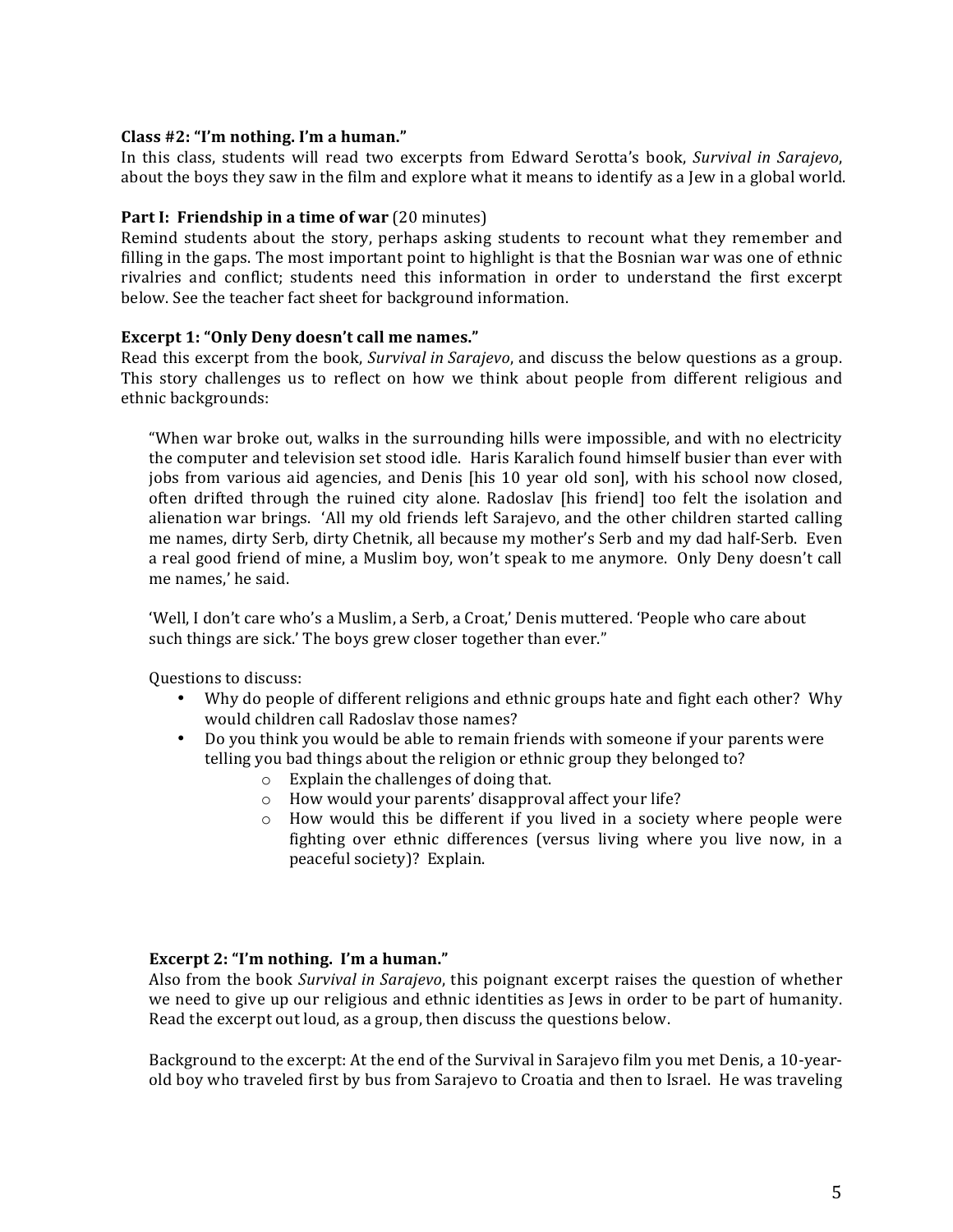with his friend Radoslav Bozovich (called Rasho) and Natalia Bosovich, Rasho's mother, who intended to adopt Denis and raise him in Israel.

As a minor, Denis could not immigrate to Israel without a parent, and Natalia had not yet formally adopted him. Since Denis was a Muslim, Israel would not accept him under the law of return.<sup>1</sup> The law of return states that any Jew [someone whose mother is Jewish] or person with a Jewish grandparent can immigrate to Israel to become a citizen. The following excerpt describes what happened on their way to make aliyah as a family, according Edward Serotta, author of the book *Survival in Sarajevo*. Read it and discuss the questions that follow.

"Just after  $10:30$  on Sunday morning the doors of the bus opened in front of the Biokovko Hotel in Makarska [Croatia].

Radoslav, Natalia, and Denis dragged their bags up to the Jewish Agency desk. An Israeli representative listened to their story, rolled his eyes and took them to Tuvya Raviv, the tireless traveler who was helping everyone he could come to Israel.

Raviv scanned the papers and said to [Edward Serotta], "Am I to understand that this boy has no adoption papers from Mrs. Bozovich? And she wants to bring him to Israel unattended by his parents?" He scratched his head and shook it from side to side. "And Denis, you're Muslim, right?"

'I'm nothing,' Denis said. 'I'm a human.'

Questions for the group to answer in response to this excerpt:

- Why do you think Denis said this?
- How do you identify yourself? As a part of a particular group (religious, ethnic, political), or (as Denis does) as a "citizen of the world" or "global citizen," or a combination? Explain your answer.
- What are the challenges and benefits of each choice (i.e., identifying with a group, or seeing yourself as a generic "human")?
- How do we create a world where people can maintain their religious and ethnic identities but they see each other as human first? Explain and support your answer.

# Part II: A prayer for the world.

 

As a final, reflective assignment, each student will create a collage that identifies what s/he thinks is the main lesson to be learned from this story and a prayer for the world based on that story. The collage can include:

- a. Quotes from the list used in the first class session, or other quotes from the Torah, Talmud or other Jewish texts.
- b. Photos from the film that visually depict the lessons learned. Print out photographs from the web site:  $http://upload.centropa.org/upload/centropa$ sarajevo/Centropa.org Sarajevo/Sarajevo home.html (click where it says "the photographs," and when you click on the photo under each section title you will see

 $1$  Denis, who had been injured by a mortar shell explosion in Sarajevo, made it into Israel with Rasho's family thanks to Tuvya Raviv. How? After the above took place, Serotta writes, "Next to a blank spot near Denis's name, [Raviv] said to me quietly as he wrote, "It was, I believe, a Jewish grandmother the boy had, right?"